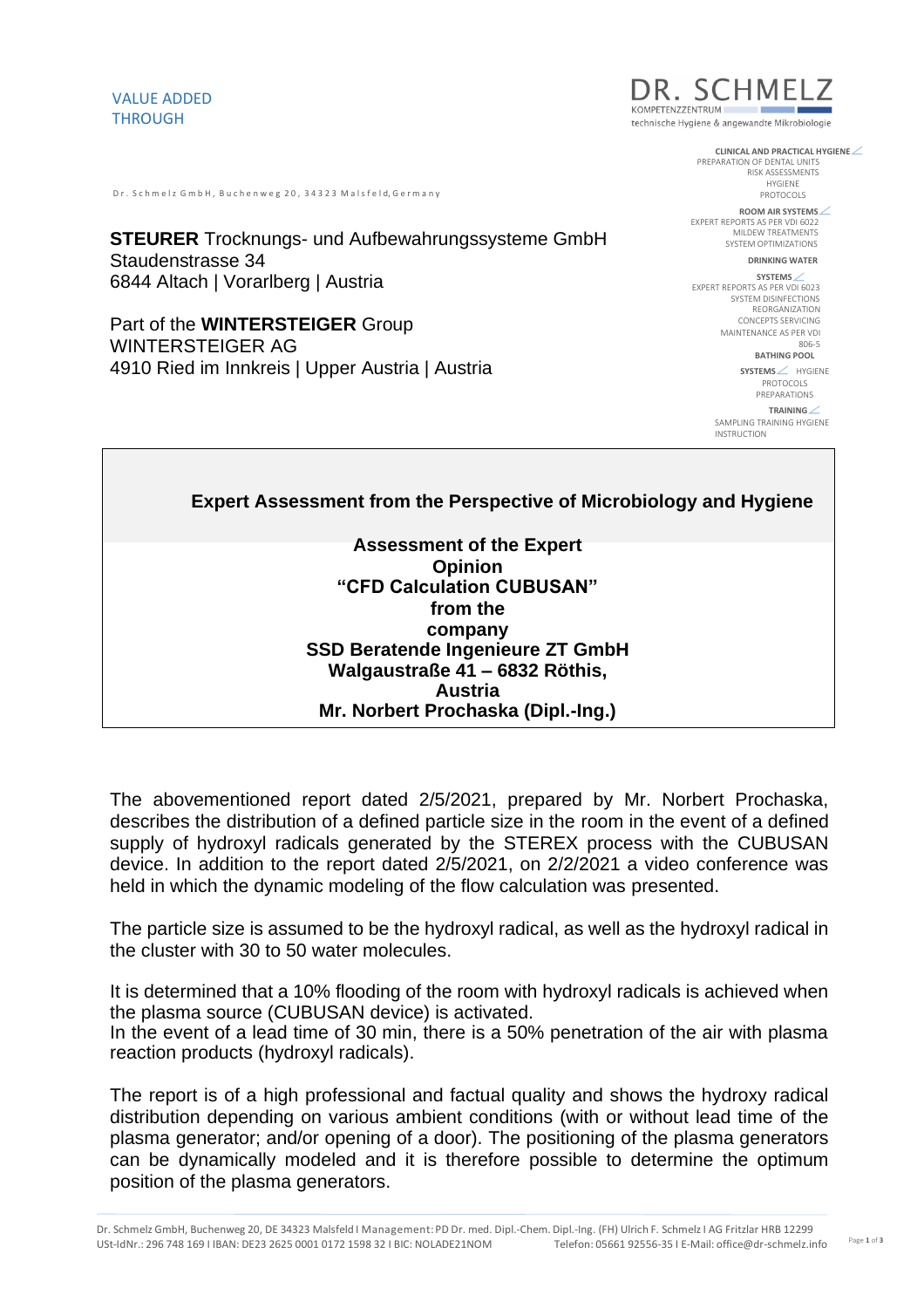The seating area of a restaurant was used as the basis. This room has an enclosed volume of approximately 420 m<sup>3</sup>.

According to the previous experimental determination of an equivalence volume of 120  $m<sup>3</sup>$  per plasma generator, this means that approximately four devices are required.

The dynamic modeling of the features of the flow was carried out in the normal indoor climatic range, 30 to 60% rel. humidity; 18 to 24°C air temperature, standard ambient pressure of 1013 hPa.

The dynamic modeling shows that hydroxyl radicals are distributed within a radius of around 4 m around the CUBUSAN device.

If the CUBUSAN devices are positioned near to the ceiling of the room at a height of 2.5 to 3.0 m with blow-out direction to the side, the distribution is downwards.

This means that one device can supply a diameter of approximately 8 m with hydroxyl radicals.

In a square or rectangular room, the positioning should be in the

center of the room in a symmetrical row. An asymmetric distribution will tend to result in an uneven distribution of the hydroxyl radicals in the room.

The spacing of the devices in a row should not exceed 8 m.

Furthermore, it has been shown that opening a door only has a marginal influence on the plasma distribution and density. Disturbances of this kind are compensated for by the hydroxyl radicals in the room within a few minutes.

Within an hour there is 10000-fold elimination of airborne microorganisms. The correct wearing of a mask results in 100-fold elimination of airborne microorganisms.

This means that the microbiocidal power of the hydroxyl radicals is up to 100-times stronger than the filtration of respirator masks.

Against this background, the use of masks in (depending on the number of persons present; > 3.5 m² per person is recommended and the local, official guidelines) can be stopped if the STEREX plasma disinfection process in the CUBUSAN device is used according to this recommendation.

The devices are suitable for constant use. In the event of use in seating areas or meeting rooms, the device should be activated around 30 to 60 minutes before the event starts so that the device can establish a stable equilibrium of hydroxyl radicals.

Regular ventilation maneuvers are required irrespective of the use of the CUBUSAN device. The ventilation requirement is mainly determined using the carbon dioxide content in the air. For example, according to German recommendations, there is already an urgent need for ventilation at 1200 ppm carbon dioxide.